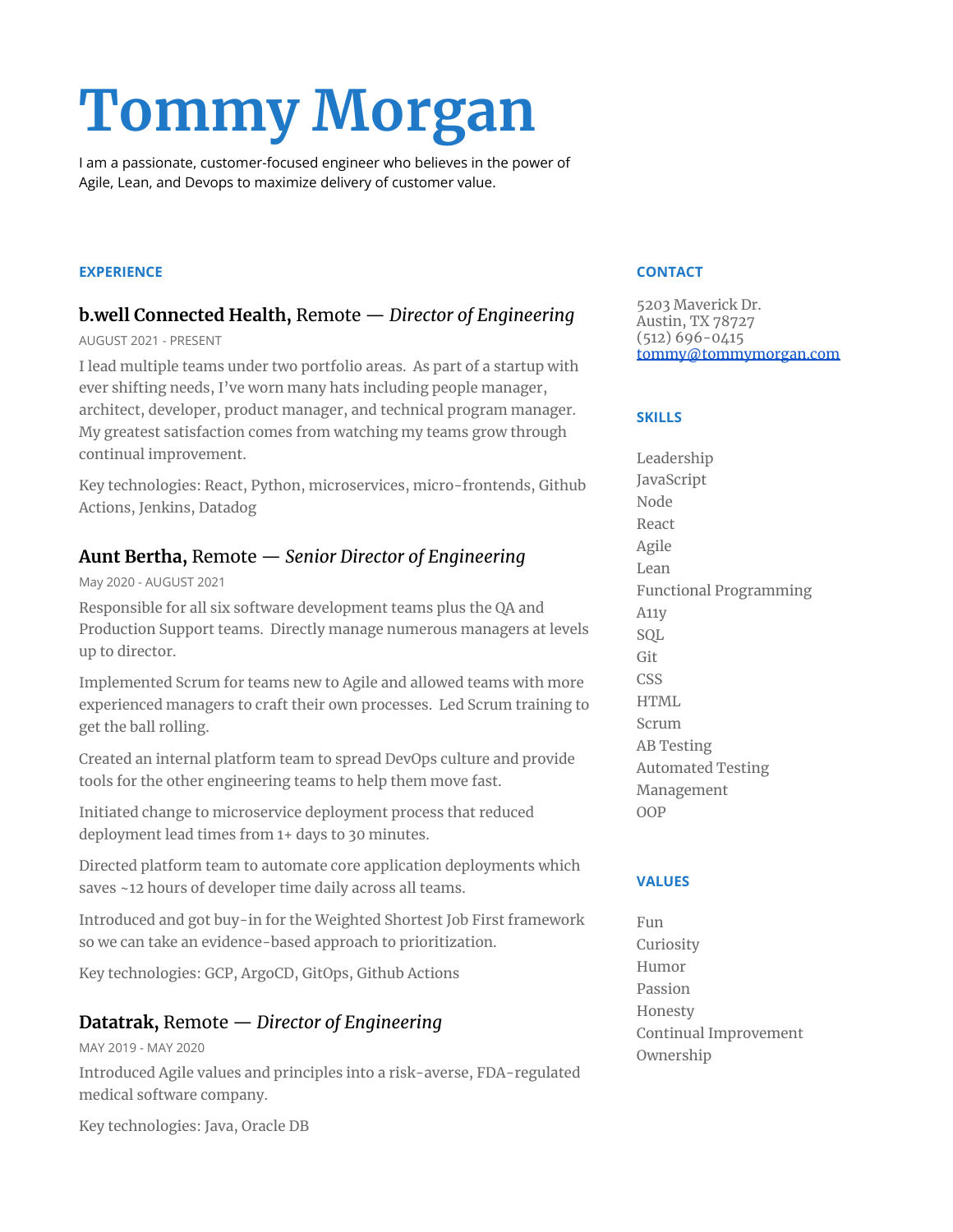# **HomeAway/Vrbo,** Austin TX — *Staff Engineer + Manager*

DECEMBER 2014 - APRIL 2019

I spent time in Staff Engineer and Engineering Manager roles.

My early success with Redux within the company created momentum which led to the whole company adopting it as we migrated away from Backbone toward React.

I led the Partner Acquisition and Onboarding teams to a 1-click deployment to production process.

Grew new customer sign-ups by 251% through the use of AB testing, coordination with marketing efforts, and product improvements.

Key technologies: React, Redux, Datadog, Jenkins, Git, Github, microservices

# **Spredfast,** Austin, TX — *UI Architect + Manager*

JUNE 2011 - DECEMBER 2014

Hired and managed UI team.

Replaced monolithic PHP with front-end that offered client-side MVC, unit testability, dependency management/build tooling.

Key technologies: JavaScript, jQuery, JSMVC, CanJS, require.js, Git

## **Adometry,** Austin, TX — *Senior Software Engineer*

FEBRUARY 2010 - JUNE 2011 Worked on a product that helped identify online ad fraud and helped maximize ad spend.

Key technologies: JavaScript, C#, ASP.Net, SQL, jQuery, Git

# **ExpressDigital,** Austin, TX — *Senior Software Engineer*

APRIL 2006 - FEBRUARY 2010

Designed and developed many new features on Photoreflect.com. Major accomplishments include: shopping cart, advanced UI, localization, multi-currency support, support for multiple payment gateways, customized software for multiple clients.

Key technologies: C#, ASP.Net, JavaScript, jQuery, SQL

# **Hewlett-Packard,** Houston, TX — *IT Solutions Architect*

FEBRUARY 2001 - FEBRUARY 2006 HP Latin America (LA) eStore, 2002 – 2006, Lead Developer 2005 – 2006. HP LA eStore Admin Tool, 2002 – 2006, Lead Developer 2004 – 2006. Implemented Section 508 and WCAG in the HP LA e-store. Partner Advantage Program, 2002, Lead Developer. LA B2E Portal, 2001-2003, Lead Developer. The portal provided